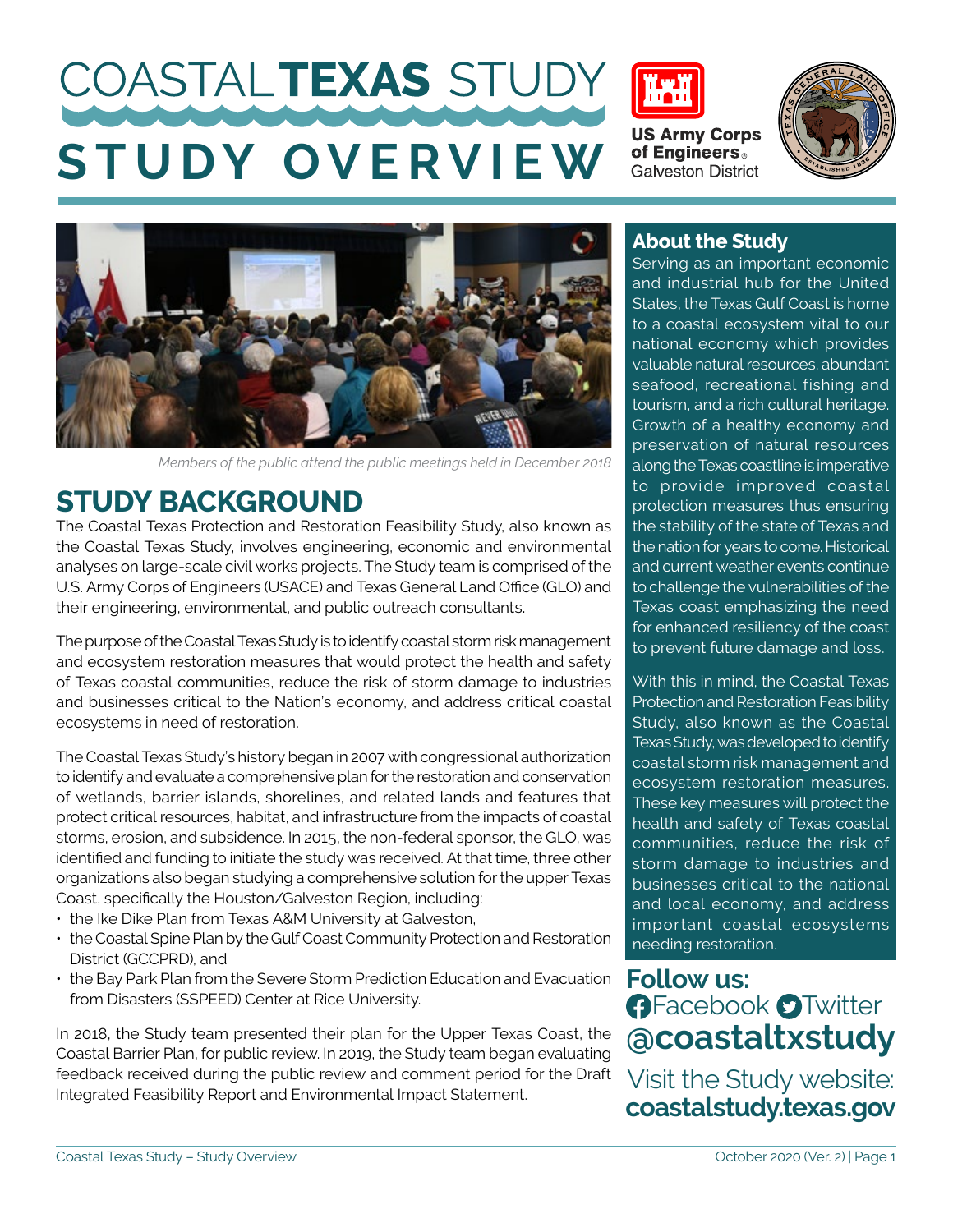

#### **Congressional Appropriations for Authorized Projects**

*DEIS: Draft Environmental Impact Statement FEIS: Final Environmental Impact Statement ROD: Record of Decision*

# **STUDY APPROACH**

A "multiple lines of defense" strategy is utilized in the formulation of proposed measures and alternatives in the Coastal Texas Study. The system could include a combination of structural, natural, and, nonstructural systems that work together to provide the greatest level of safety possible based on societal values and site conditions. To achieve a multiple lines of defense strategy, the Coastal Texas Study evaluates the following coastal problems:

- Economic damage from coastal storm surge
- Bay shoreline erosion
- Gulf shoreline erosion
- Loss of threatened and endangered critical habitats
- Disrupted hydrology

The Coastal Texas Study identifies nationally important environmental restoration strategies along the entire Texas coast. These restoration measures are evaluated based on long-term benefits, costs, feasibility, and resiliency.



### EXAMPLES OF MULTIPLE LINES OF DEFENSE ON THE TEXAS COAST

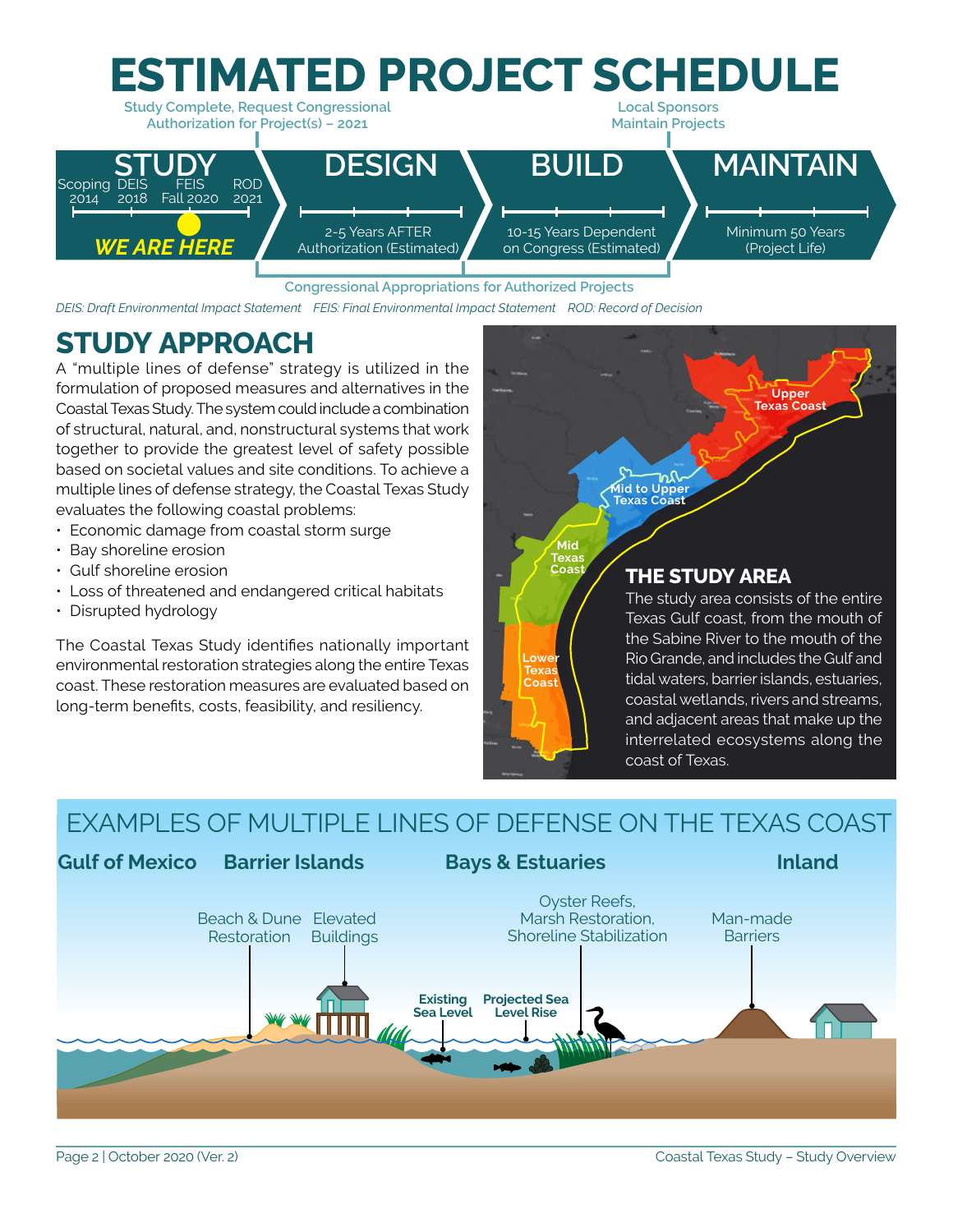# **PROPOSED STUDY FEATURES**

### **Proposed Ring Barrier**

During Hurricane Ike, the most severe flooding came from the bayside. In order to protect this area, a ring barrier is suggested. **The current proposal envisions a 15.8-mile ring barrier around the bay-side of the City of Galveston, highway and railroad gates, and a 2,400-foot crossing of Offatts Bayou with a storm surge gate system for navigation and environmental flow.** The proposed ring barrier would encompass the Harborview Drive, or "Fish Village," neighborhood on the far east end of Galveston, consisting of a two-foot flood wall on top of the existing piers adjacent to the Strand Historical District on the north side of the island, continue west on Harborside Drive, wrap around Offatts Bayou to 103rd Street, and connect to high ground at the west end of the Seawall. The proposed ring barrier alignment extends to the west end of the Seawall to reduce risk to critical infrastructure (e.g. Scholes International Airport) and to avoid separating communities as much as possible.

Because Galveston Island currently operates on a gravity drainage system, the plan would add a forced drainage system consisting of approximately six new pump stations to move water off the island. The pump stations would address storm surge flooding as well as current flooding.

### **Beach and Dune system**

The proposed ring barrier would tie into a beach and dune system that would extend west to a tie-in point at the San Luis Pass Bridge. San Luis Pass will not have a closure structure.



*proposed beach and dune field system.*

The proposed beach and dune system along Bolivar Peninsula and the west end of Galveston Island will provide pedestrian and vehicular beach access by incorporating walk and drive over infrastructure at locations designated in each local government's Beach Access and Dune Protection Plan. Beach access will follow the Texas Open Beaches Act and any federal access requirements. Beach and dune features would be:

- 12-14 feet high
- 15-foot-wide dune crest width
- 250-foot beach

To address erosion and storm surge in the lower Texas coast, approximately 2.9 miles of dune and beach nourishment and sediment management along South Padre Island is being proposed. The proposed nourishment would be aligned parallel to the existing beach and dune system, beginning about two miles north of the Brazos Santiago Pass North Jetty system and extending for an additional 2.9 miles north.

The current proposal includes a 12.5-foot-wide dune and a 100-foot-wide beach berm, with additional sand to be added every 10 years.

### **Gate Structure**

The revised gate configuration includes two 650-foot sector gates separated by an island in the middle, providing two-way vessel traffic between the Gulf of Mexico and Galveston Bay. The remaining components of the gate structure include a combination of vertical lift gates and shallow water environmental gates in the shallower areas of the entrance channel. This gate design would create less than ten percent water flow constriction between the Gulf and the Bay.

Maintaining tidal exchange between the Gulf and the bay is a priority. The gates would be closed only for storms and maintenance. Other large surge barriers worldwide are closed an average of 1 to 3 days per year for storms and operation and maintenance activities.

Closures at Clear Lake and Dickinson Bayou are also being investigated to address wind-driven surges in Galveston Bay. Both areas would include surge gates across the channel and associated pump stations.

### **Ecosystem Restoration**

Ecosystem restoration projects address habitat loss and degradation from coastal processes and support the coastal storm risk management components by providing a natural buffer from coastal storms. Each ecosystem restoration measure represents a combination of features and is formulated in a specific geographic location to restore diverse habitats and provide multiple lines of defense.



*Conceptual drawing of the proposed gate structure across Bolivar Pass*